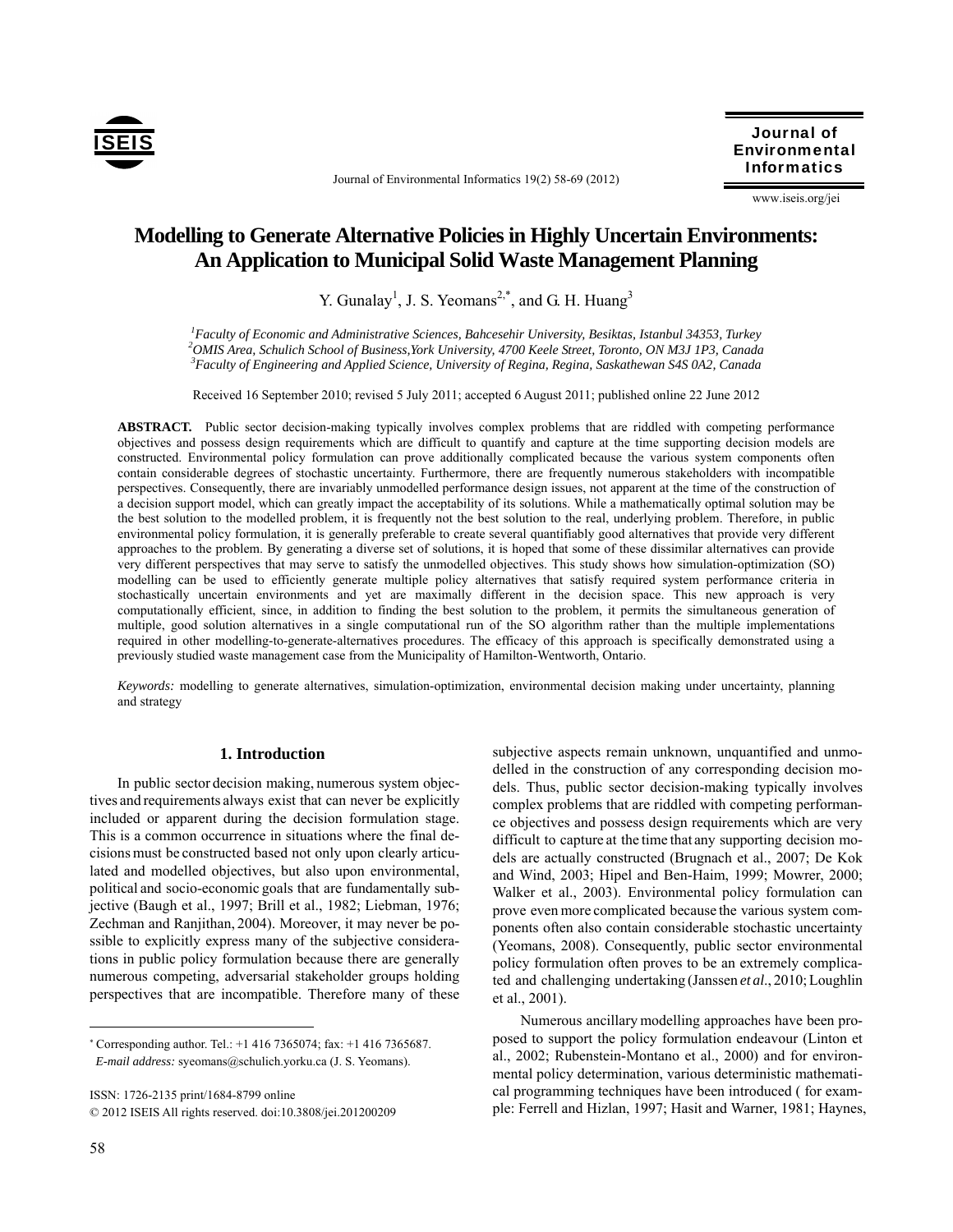1981; Lund, 1990; Lund et al., 1994; Marks and Liebman, 1971; Walker, 1976; Wenger and Cruz, 1990). However, while mathematically optimal solutions may provide the best results for the modelled problems, they are frequently not the best solutions for the underlying real problems due to the unmodelled issues and unquantified objectives not apparent at the time of model construction (Chang et al., 1982a, b; Gidley and Bari, 1986; Janssen et al., 2010; Loughlin et al., 2001). Furthermore, although optimization-based techniques are designed to create single best solutions, the presence of the unmodelled issues coupled with the system uncertainties and opposition from powerful stakeholders can actually lead to the outright elimination of any single (even an optimal) solution from further consideration (De Kok and Wind, 2003; Matthies et al., 2007; Yeomans, 2008; Zechman and Ranjithan, 2004).

In the environmental decision-making realm, there are frequently numerous stakeholder groups holding completely incongruent standpoints, essentially dictating that policy-makers must establish a decision framework that can concurrently consider numerousirreconcilable points of view (De Kok and Wind, 2003; Matthies et al., 2007; Yeomans, 2002, 2008). Consequently, from an environmental policy formulation standpoint it is generally preferable to be able to generate several alternatives that provide multiple, disparate perspectives to the problem under consideration (Huang et al., 1996; Janssen et al., 2010). Preferably these alternatives should all possess quantifiably good (i.e. near-optimal) objective measures with respect to the modelled objective(s), but be fundamentally different fromeach other in terms of the system structures characterized by their decision variables.By generating this set of very different solutions, it is hoped that at leastsome of the dissimilar alternatives can be used to address the requirements of the unknown or unmodelled criteria to varying degrees of stakeholder acceptability.

In practice, most policy formulation proceeds with the policy-designers proposing a number of technologically feasible policy alternatives, which are then evaluated by estimating their performance and effect on the system. This stage is followed by a comparison of these alternatives in which the policydesigners select the specific option that best achieves their established system requirements. A significant disadvantage to this approach is that the policy-makers can only ever realistically construct a myopic subset of design alternatives, while the number of feasible options could prove to be extremely numerous. This limitation of policy generation in considering only a very narrow subset of possibilities, leads to the significant likelihood of entirely overlooking many better system design alternatives (Yeomans, 2008).

In response to this option creation requirement, several approaches collectively referred to as *modelling-to-generatealternatives* (MGA) have been developed (Baetz et al., 1990; Baugh et al., 1997; Brill et al., 1982; Chang et al., 1982a, b; Gidley and Bari, 1986; Loughlin et al., 2001; Rubenstein-Montano and Zandi, 1999; Rubenstein-Montano et al., 2000; Zechman and Ranjithan, 2004). The MGA approach was established to implement a much more systematic exploration of a solution space in order to generate a set of alternatives that are

good within the modelled objective space while being maximally different in the decision space. Thus, a good MGA processshould enable a thorough exploration of the decision space for good solutions while simultaneously allowing for unmodelled objectives to be considered when making the final decisions.

Notwithstanding their fundamental limitations, most mathematical programming approaches emanating from the planning research literature have focused almost exclusively upon producing optimal solutions to single-objective problem instances or, equivalently, generating noninferior solution sets to multi-objective problem formulations. While such algorithms may efficiently generate solutions to the derived complex mathematical models, whether their results actually establish "best" approaches for providing appropriate decisions to the underlying real problems is certainly questionable. Baugh et al.(1997),Brill *et al*.(1982) and Zechman and Ranjithan (2004) all supply numerous real world examples of this type of incongruent modelling duality. In particular, any search for good alternatives to problems known (or suspected) to contain unmodelled objectives must focus not only on the non-inferior solution set, but also necessarily on an exploration of the problem's inferior region. To illustrate the implications of an unmodelled objective on a decision search, assume that the optimal solution for a quantified, single-objective, maximization decision problem is *X*\* with corresponding objective value *Z1*\*. Now suppose that there exists a second, unmodelled, maximization objective *Z2* that perhaps subjectively reflects environmental/ political acceptability. Let the solution  $X^a$ , belonging to the noninferior, 2-objective set, represent a potential best compromise solution if both objectives could somehow have been simultaneously evaluated by the decision-maker. While  $X^a$  might be viewed as the best compromise solution to the real problem, it would clearly appear inferior to the solution  $X^*$  in the quantified model, since it must be the case that  $ZI^a \leq ZI^*$ . This observation implies that when unmodelled objectives are factored into the decision making process, mathematically inferior solutions for the modelled problem can potentially be optimal for the real problem. Therefore, when unmodelled objectives and unquantified issues might exist, different approaches are required in order to not only search the decision space for the noninferior set of solutions, but also to simultaneously explore the decision space for inferior alternative solutions to the modelled problem.

The primary motivation behind MGA is to produce a manageably small set of alternatives that are quantifiably good with respect to modelled objectives yet as different as possible from each other in the decision space.In so doing, the resulting alternative solution set is likely to provide truly different choices that all perform somewhat similarly with respect to the known modelled objective(s) yet very differently with respect to any unmodelled issues. By generating these good-but-different solutions, the policy-makers can explore alternatives that may satisfy the unmodelled objectives to varying degrees of stakeholder acceptability. Obviously the policy-setters must then conduct a subsequent comprehensive comparison of the alternatives to determine which options would most closely satisfy their very specific circumstances. Thus, an MGA approach sh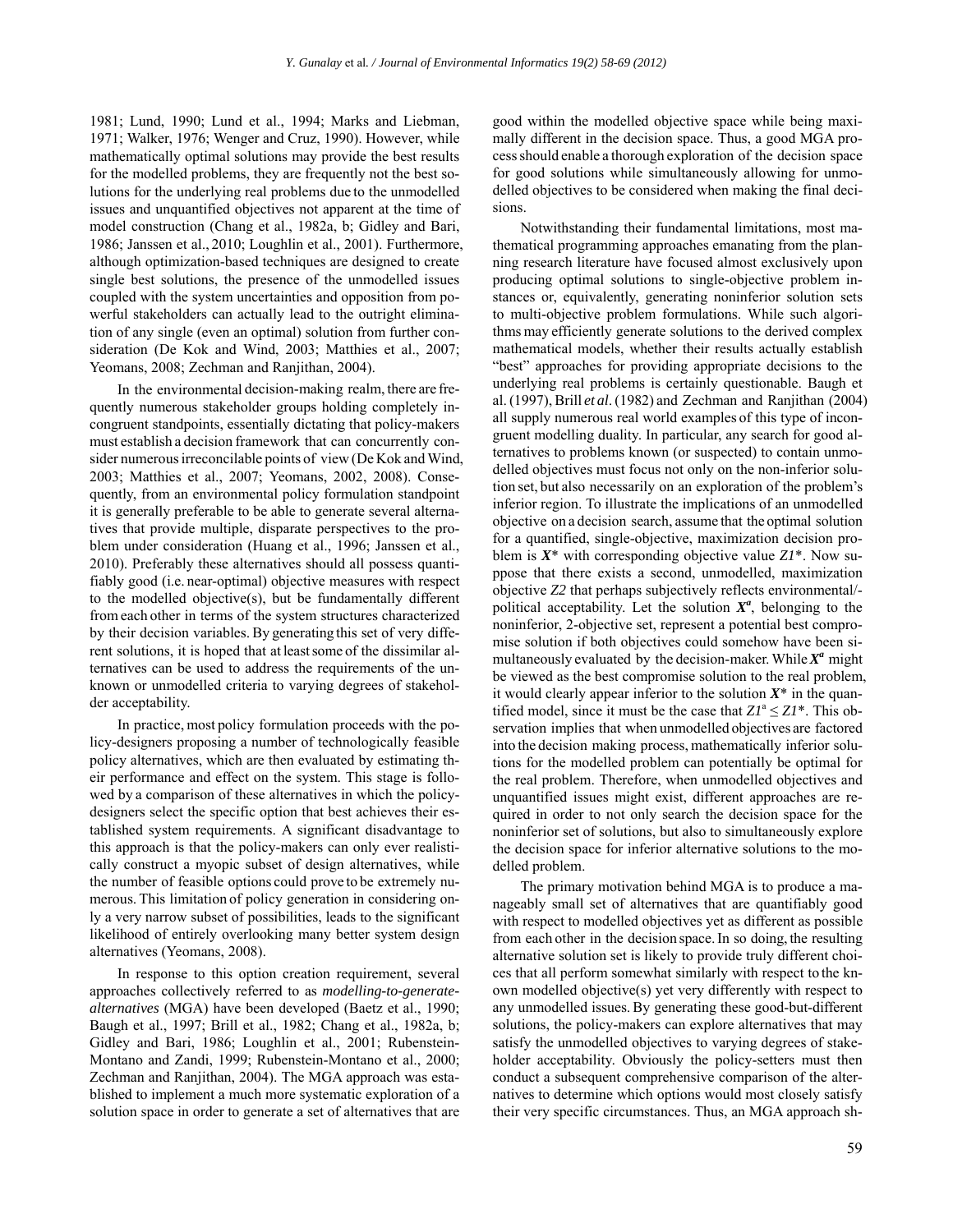ould necessarily be considered as one of decision support rather than of explicit solution determination.

As mentioned earlier, the components of many environmental systems frequently contain considerable stochastic uncertainty. Hence, deterministic MGA methods are rendered relatively unsuitable for most environmental policy implementation situations, since they provide no effective mechanism with which to integrate these system uncertainties directly into the construction of their solutions (Brown et al., 1974; Coyle, 1973; Liebman, 1976; Gottinger, 1986; MacDonald 1996; Tchobanoglous et al., 1993). Various MonteCarlo simulation approaches have been incorporated into environmental planning to circumvent some of these uncertainty shortcomings (Bodner et al., 1970; Baetz, 1990; Wang et al., 1994; Openshaw and Whitehead, 1985). However, while simulation provides an effective means for comparing stochastic system behaviours, it provides no formal mechanism for actually calculating good system solutions.

Yeomans et al., (2003) incorporated stochastic uncertainty directly into environmental planning using an approach referred to as simulation-optimization (SO). SO is a family of optimization techniques that incorporates inherent stochastic uncertainties expressed as probability distributions directly into its computational procedure (Fu, 2002; Kelly, 2002). The approach of Yeomans et al. (2003) focused solely upon the "function optimization" aspects of the modelled systems, with the goal being to determine single best system policies. While SO holds considerable potential for application to a wide range of stochastic problems, it cannot be considered universally applicable due to its accompanying solution time issues (Fu, 2002; Kelly, 2002; Lacksonen, 2001). Huang et al. (2005) and Yeomans (2005, 2007, 2010) have examined several approaches to accelerate the search times and solution quality of SO in its function optimization capacity.

To address the deficiencies of the deterministic MGA methods, Yeomans (2002) demonstrated that SO could be used to generate multiple policy options which simultaneously integrated stochastic uncertainties directly into each generated alternative. Since computational aspects can negatively impact SO's optimization capabilities, these difficulties clearly also extend into its use as an MGA procedure (Yeomans, 2008). Linton et al. (2002) and Yeomans (2008) have shown that SO can be considered an effective, though very computationally intensive, MGA technique for environmental policy formulation. However, none of these SO MGA approaches could ensure that the created alternatives were sufficiently different in decision variable structure from one another to be considered an effective procedure.

In this paper, it is shown how to efficiently generate maximally different solution alternatives for public environmental policy planning situations containing considerable stochastic uncertainty by using a version of the technique of Zechman and Ranjithan (2004) that has been specifically modified to address the heavy computational burdens inherent in SO. This new stochastic MGA approach is very computationally efficient, since it permits the concurrent generation of multiple, quantifiably good solution alternatives, guaranteed to be as different as possible from one another, in a single computational run of the SO algorithm in contrast to the repeated multiple implementations required in most other MGA procedures. This study illustrates the efficacy of this new SO procedure's MGA capabilities by testing it on the municipal solid waste (MSW) management study taken from Yeomans et al. (2003).

# **2. An Efficient Simulation-Optimization Approach for Modelling to Generate Alternatives**

In this section, the computationally efficient, co-evolutionary MGA procedure, capable of incorporating stochastic uncertainty directly into its generated alternatives, is developed using a modified SO adaptation of Zechman and Ranjithan (2004) (see Yeomans, 2009).

Determining optimal solutions to large stochastic problems proves to be very complicated when system uncertainties have to be incorporated directly into the solution procedures (Fu, 2002). If the objective function for an optimization problem is represented by *F*, the problem's feasible region is given by *D*, and the problem contains *n* decision variables expressed in vector form as  $X = [X_1, X_2, \dots, X_n]$ , then the corresponding mathematical programming problem is to optimize  $F(X)$  subject to  $X \in D$ . When stochastic conditions exist, values for the parameters, constraints and objective(s) can only ever be efficiently estimated via simulation.While simulation presents the means for comparing results, it does not provide a mechanism for constructing optimal solutions to these problems.

SO is a broadly defined family of solution approaches that combines simulation with some underlying optimization method for stochastic optimization. In SO, all unknown objective functions, constraints, and parameters are replaced by one or more discrete event simulation models in which the decision variables provide the settings under which the simulation is performed. Since all measures of system performance are stochastic, any potential solution, *X*, is evaluated via simulation. As simulation is computationally intensive, an optimization component is employed to guide the search for solutions through the problem's feasible region using as few simulation runs as necessary (Azadivar, 1999; Fu, 1994, 2002; Law and Kelton, 2000). Lacksonen (2001) contrasted the performance of the various SO search strategies and found that evolutionary procedures clearly proved to be the most robust. In this paper, the SO solution search procedure is directed by an evolutionary algorithm.

Evolutionary SO consists of two alternating computational phases:(i) an evolutionary module and (ii) a simulation module. Evolutionary SO maintains a set, or population, of candidate solutions throughout its execution. Because of the system's stochastic components, all performance measures are necessarily statistics calculated from the responses generated in the simulation module. The fitness or quality of each solution in the population is found by having its performance criterion, *F*, evaluated by simulation. After simulating each candidate solution, the respective fitness values become inputs to the evolu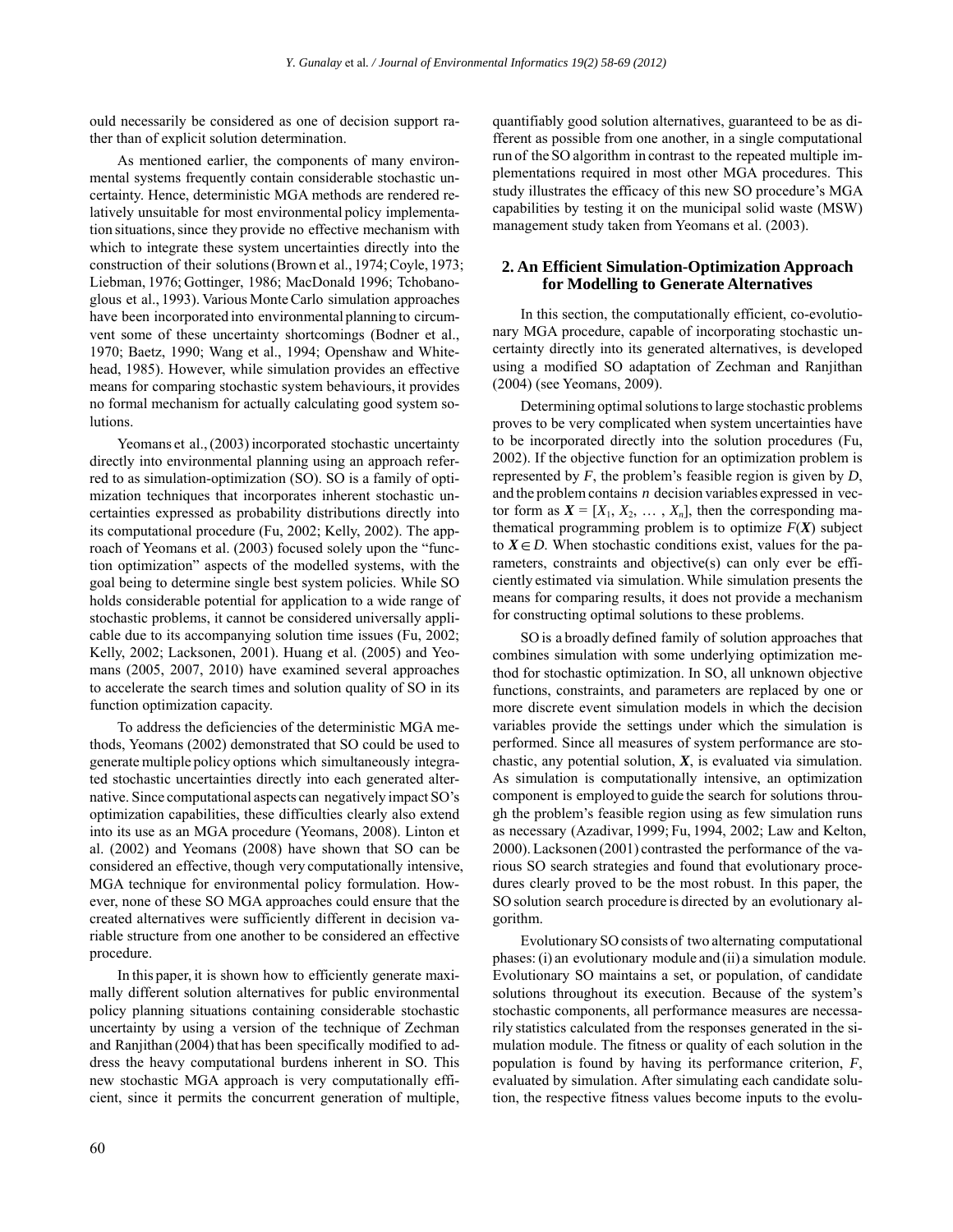tionary module for the creation of the next generation of solutions. The fitness of each solution within the population is ranked in comparison to every other candidate solution. These ranked fitness measures become the inputs to the evolutionary module where the next solution population is created via the evolutionary algorithm. The evolutionary module evaluates the entire population in each generation of the solution search and evolves the search from its current population to a subsequent one. The driving force underlying evolutionary procedures is that fitter solutions in a current population possess a greater likelihood for survival and progression into the subsequent generations. The evolutionary module continuously evolves the system toward improved solutions in subsequent populations and ensures that the solution search does not become fixated at some local optima. This alternating, two-phase search process terminates when an appropriately stable system state has been attained (Azadivar and Tompkins, 1999; Pierreval and Tautou, 1997; Yeomans, 2008). The optimal solution produced by the procedure isthe single best solution found over the course of the entire search.

One shortcoming of essentially all of the preceding MGA techniques has been that they have generally been based upon deterministic mathematical programming methods and consequently have no mechanism to effectively incorporate uncertainty into their solution construction. Fortunately, the evolving population-based search strategy of evolutionary SO provides a computational mechanism for integrating the inherent stochastic uncertainties directly into each of the generated solutions while simultaneously generating options that may never have been proposed or considered by decision-makers. By design, evolutionary search algorithms maintain populations of solutions throughout their searching phases. When evolving from one population to a subsequent one, the relatively weaker candidate solutions within the population become progressively replaced by better solutions in the evolutionary survival-of-thefittest analogy. Therefore, upon termination, SO procedures have not only produced single best answers from their solution searches, but have also concurrently created a set of several quantifiably good solutionsresiding in their highly fit, terminal populations. This concept is used in the new co-evolutionary SO MGA approach.

In order to properly motivate the procedure, it is necessary to provide a more formal definition of the underlying, fundamental goals of an MGA process (Brill et al., 1982; Zechman andRanjithan, 2004). Suppose the optimal solution to an original mathematical model is  $X^*$  with objective value  $Z^* = F(X^*)$ . The following model can then be solved to generate an alternative solution that is maximally different from *X\**:

$$
Max \quad \Delta = \sum_i |X_i - X_i^*| \tag{P1}
$$

s.t.  $X \in D$ 

 $|F(X) - Z^*| \leq T$ 

where  $\Delta$  is a difference function and *T* is a target specified in relation to the original optimal function value *Z\**. *T* is a usersupplied value that represents how much of the inferior region is to be explored for alternative solutions. For example, if the original objective is to minimize cost and the least cost is \$100, then the target could be set at \$110 thereby allowing for solutions that exceed the original model's optimal solution by no more than 10%. To generate additional alternatives, the target *T* is progressively incremented such that the new solution found is maximally different from the previously generated alternatives. This alternative generation process terminates when either no new alternative solution can be found or the prescribed number of alternatives has been generated.

A direct approach to generate alternatives with the SO algorithm would be to iteratively solve the maximum difference model, P1, using SO by incrementally updating the target *T* whenever a new alternative must be produced. This approach would be somewhat similar in scope to the original Hop, Skip, and Jump (HSJ) method of Brill et al. (1982) in which an initial problem formulation is optimized and then supplementary alternatives are generated by systematically adjusting the target constraint to force the creation of suboptimal solutions. While this approach is straightforward, it would require repeated execution of the SO algorithm, which would be extremely computationally intensive (Yeomans, 2008).

The new MGA procedure is designed to generate a small number of good but maximally different alternatives, as defined by P1, in a single run of the SO procedure (i.e. the same number of runs as if SO were used solely for function optimization) and is based upon the concept of co-evolution. In this new approach, pre-specified stratified subpopulation ranges within the evolutionary algorithm's overall population are established that collectively evolve the search toward the formation of the stipulated number of very different solution alternatives. Each desired solution alternative is represented by each respective subpopulation that undergoes the common evolutionary search procedure. This search can be structured based upon any standard evolutionary search procedure containing appropriate encodings and operators that best suit the problem being solved. The survival of solutions in each subpopulation depends upon how well the solutions perform with respect to both the modelled objective(s) and by how far away they are from all of the other solutions in the decision space as represented in P1. Thus, the evolution of solutions in each subpopulation is directly influenced by those solutions contained in the other subpopulations, forcing the evolution of each subpopulation towards good but maximally distant regions of the decision space.This co-evolutionary concept enables the simultaneous search for, and production of, a set of quantifiably good solutions that are maximally different from each other (Yeomans, 2009).

By using the co-evolutionary concept, it becomes possible to implement an SO-based MGA procedure that produces alternatives which possess objective function bounds that are somewhat analogous, but superior, to those created by an HSJ-type approach. While each alternative produced by an HSJ procedure is maximally different only from the single, overall optimal solution together with an objective value which is at least  $x\%$  different from the best objective (i.e.  $x = 1\%$ , 2\%, etc.), the new co-evolutionary procedure is able to generate alternatives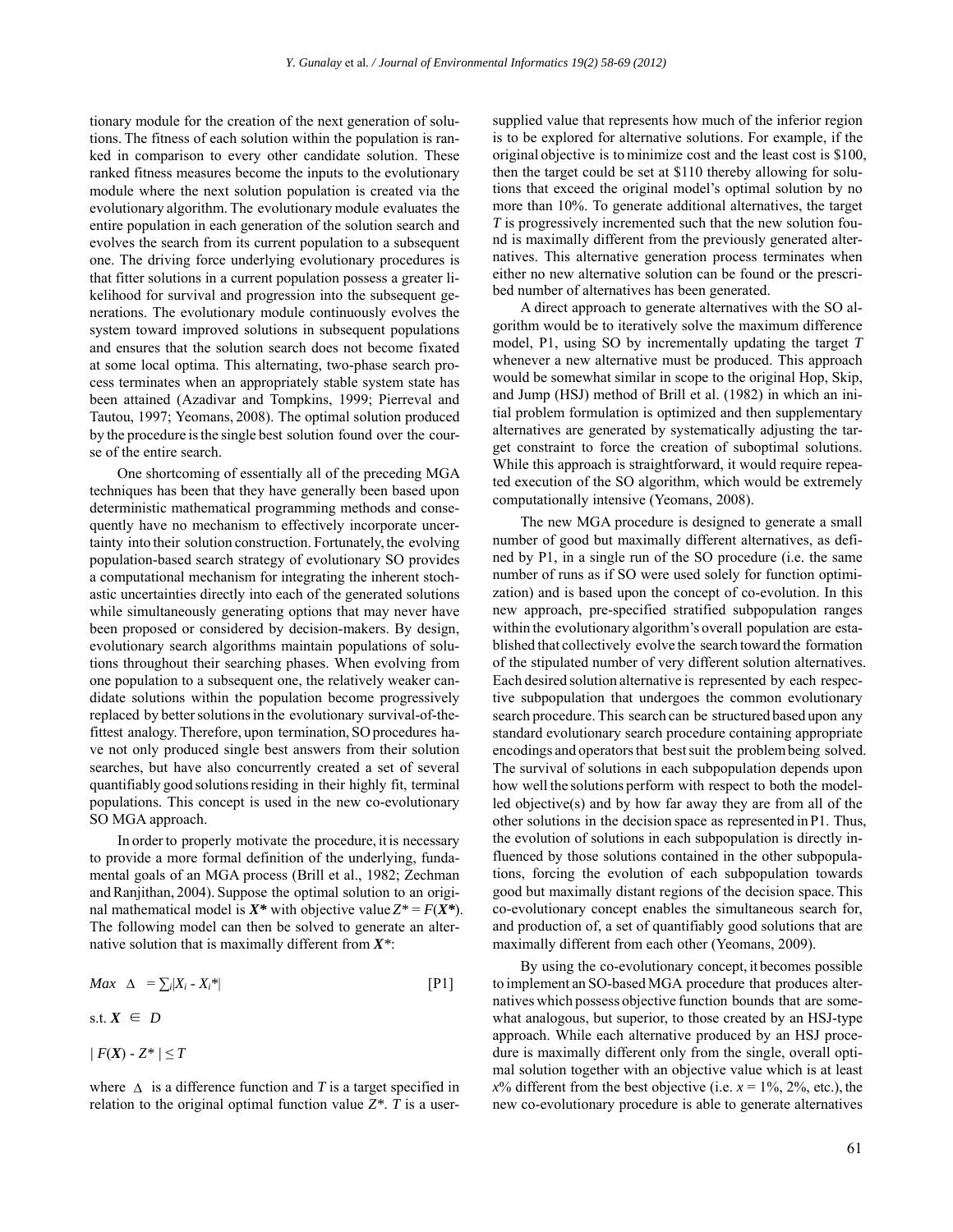that are no more than *x*% different from the overall optimal solution but with each one of these solutions being as maximally different as possible from every other generated alternative that is produced in terms of the solution structure of their decision variables according to P1. Co-evolution is also a much more efficient process than HSJ in that it exploits the population-based searches of evolutionary algorithms in order to generate the multiple maximally different solution alternatives simultaneously. Namely, while an HSJ-styled approach would be required to run *n* different timesin orderto generate *n* different alternatives, the new algorithm need be run only a single time to produce its entire set of alternatives irrespective of the value of *n*. Hence, it is a much more computationally efficient procedure.



**Figure 1**. Flowchart of the Co-Evolutionary MGA Procedure.

The steps in the co-evolutionary algorithm are as follows: 1. Create an initial population stratified into *P* equallysized subpopulations. The value for *P* typically must be established *a priori* by decision-maker. *P* represents the desired number of alternative solutions to be generated.  $S_p$  represents the  $p^{th}$  subpopulation set of solutions,  $p = 1, 2, ..., P$  and there are *K* solutions contained within each  $S_p$ .  $S_l$  is the subpopulation dedicated to the search for the overall optimal solution to the modelled problem. The best solution residing in  $S<sub>1</sub>$  is employed to establish the benchmarks for the relaxation constraints used to create the maximally different solutions as in P1.

2. Evaluate each of the solutions in  $S_l$  using simulation and identify the best solution with respect to the modelled objective.

3. In  $S_p$ ,  $p = 2, 3, \ldots, P$ , use the simulation module to evaluate each of the solutions with respect to the modelled objecttive. Solutions meeting the target constraint are designated as feasible, while all other solutions are designated as infeasible.

4. Apply an appropriate elitism operator to each  $S_n$  to preserve the best individual in each subpopulation. In  $S<sub>1</sub>$ , this is the best solution evaluated with respect to the modelled objective. In all other subpopulations  $S_p$ ,  $p = 2, 3, ..., P$ , the best solution is the feasible solution most distant in decision space from all of the other subpopulations (the distance measure is defined in Step 7). If all solutions in  $S_p$  are infeasible, then this is the best individual solution with respect to the modelled objective. This step simultaneously selects a set of alternatives that respectively satisfy different values of the target *T* while being as far apart as possible (i.e. maximally different in the sense of P1) from the solutions generated in each of the other subpopulations. Note that by the co-evolutionary nature of this algorithm, the alternatives are simultaneously generated in one pass of the procedure rather than the *P* implementations suggested by the necessary increments to *T* in problem P1.

5. Stop the algorithm if the termination criteria (such as maximum number of iterations or some measure of solution convergence) are met. Otherwise, proceed to Step 6.

6. Identify the decision space centroid,  $C_{ip}$ , for each of the *N* decision variables  $X_{ikp}$ ,  $i = 1, 2, ..., N$ , in solution  $k = 1, 2, ...,$ *K*, of  $S_p$ ,  $C_{ip} = (1/K)^* \sum_k X_{ikp}$ . Each centroid represents the *N*-dimensional centre of mass for the solutions in each of the respective subpopulations, *p*. In the calculation shown, each dimension of each centroid is computed as the average value of that decision variable over all of the values for that variable within the respective subpopulation. Alternatively, the centroid could be calculated as a fitness-weighted average or by some other appropriately defined measure.

7. For each solution  $k = 1, 2, ..., K$ , in each  $S_q, q \neq 1$ , calculate  $D_{kq}$ , a distance measure between that solution and all other subpopulations.  $D_{kq} = \text{Min } \{ |X_{ikp} - C_{ip}|; p = 2, ..., P; p \}$  $\neq q$ . This distance represents the minimum distance between solution *k* in subpopulation *q* and the centroids of all other subpopulations.

8. Apply a binary tournament to the solutions in each *Sp*. For  $S<sub>1</sub>$ , the selection is with respect to the modelled objective. In each  $S_p$ ,  $p \neq 1$ , the selection is based on the fitness of the solution with respect to the modelled objective(s) as well as its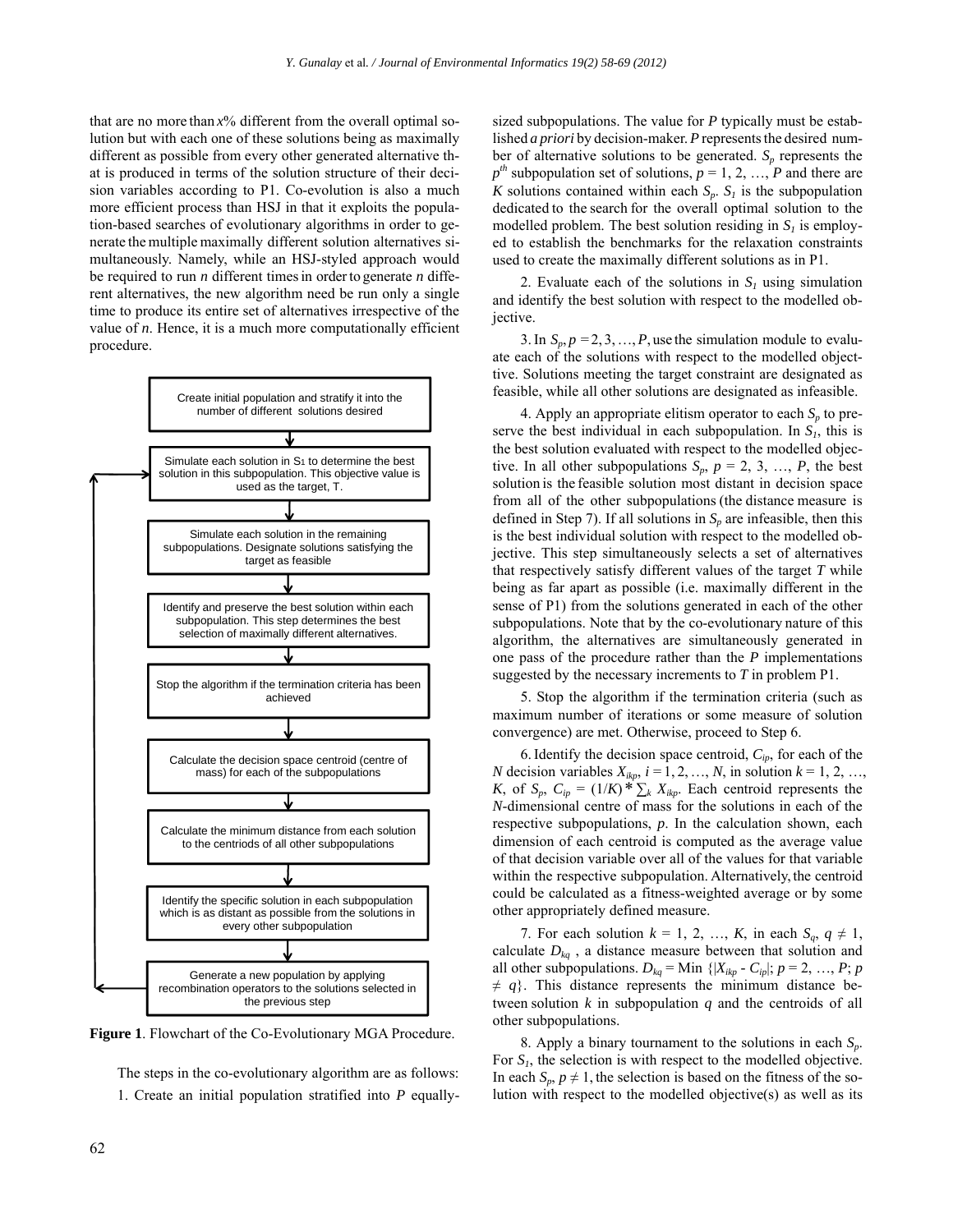distance from all other subpopulations  $D_{kp}$ . For each  $S_p$ ,  $p \neq 1$ , (i) when both solutions are feasible with respect to the relaxed constraint, select the one with the better objective, or else (ii) if the majority of the solutions are feasible, select based upon the distance measure  $D_{kp}$ , otherwise, (iii) select based upon the objective function value. The goal of maximal difference is to force solutions from one subpopulation to be as far apart as possible in the decision space from the solutions of each of the other subpopulations as required in P1. This step identifies the specific solution in each subpopulation which is as distant as possible from the solutions in all of the other subpopulations.

9. In each *Sp*, apply recombination operators to the solutions selected in Step 8, and return to Step 2.

A schematic flowchart illustrating the steps involved in the co-evolutionary procedure appears in Figure 1.

By adopting this co-evolutionary MGA methodology, multiple maximally different design options would be created that meet established system criteria, while simultaneously remaining acceptable and implementable in practice. The evolutionary SO procedure used within this MGA context will have generated a set of very good policy alternatives and, by the nature of evolutionary searches, most of these options would never have been considered by planners during their normal, more myopic policy-setting phase. SO's ability to directly integrate the stochastic uncertainty into the option generation produces major practical benefits in comparison to deterministic approaches and, since environmental policy formulation problems contain so many uncertain components, reality dictates that such an approach would be requisite in order to produce one or more realistically acceptable solution alternatives.

## **3. Case Study of SO used in MGA for Municipal Solid Waste Management Planning**

The efficacy of this new co-evolutionary SO MGA procedure will be illustrated using the municipal solid waste management planning study of Hamilton-Wentworth, Ontario taken from Yeomans et al. (2003). The MSW management system within the region is a very complicated process which is impacted by economic, technical, social, environmental, legislational and political factors. Prior to the study of Yeomans et al. (2003), the municipality had not been able to effectively incorporate inherent uncertainties into their planning processes and, therefore, had not performed effective systematic planning for the flow of wastes within the region. While this section briefly outlines the case, more extensive details and descriptions can be found in both Yeomans et al. (2003) and Yeomans (2008).

Located at the Western-most edge of Lake Ontario, the Municipality of Hamilton-Wentworth covers an area of 1,100 square kilometers and includes six towns and cities; Hamilton, Dundas, Ancaster, Flamborough, Stoney Creek, and Glanbrook. The Municipality is considered the industrial centre of Canada, although it simultaneously incorporates diverse areas of not only heavy industrial production, but also densely populated urban space, regions of significant suburban development, and large tracts of rural/agricultural land. The MSW system within Hamilton-Wentworth needed to satisfy the waste disposal requirements of its half-million residents who, collectively, produced more than 300,000 tons of waste per year, with a budget of \$22 million. The region had constructed a system to manage these wastes composed of: a waste-to-energy incinerator referred to as the Solid Waste Reduction Unit (or SWARU); a 550 acre landfill site at Glanbrook; three waste transfer stations located in Dundas(DTS), in East Hamilton at Kenora (KTS), and on Hamilton Mountain (MTS); a household recycling program contracted to and operated by the Third Sector Employment Enterprises; a household/hazardous waste depot, and; a backyard composting program.

The three transfer stations have been strategically located to receive wastes from the disparate municipal (and individual) sources and to subsequently transfer them to the waste management facilities for final disposal; either to SWARU for incineration or to Glanbrook for landfilling. Wastes received at the transfer stations are compacted into large trucks prior to being hauled to the landfill site. These transfer stations provide many advantages in waste transportation and management; these include reducing traffic going to and from the landfill, providing an effective control mechanism for dumping at the landfill, offering an inspection area where wastes can be viewed and unacceptable materials removed, and contributing to a reduction of waste volume because of the compaction process. The SWARU incinerator burns up to 450 tons of waste per day and, by doing so, produces 14 million kilowatt hours per year of electricity which can be either used within the plant itself or sold to the provincial electrical utility. SWARU also generates a residual waste ash which must subsequently be transported to the landfill for disposal.

Within this MSW system, decisions have to be made regarding whether waste materials would be recycled, landfilled or incinerated and additional determinations have to be made as to which specific facilities would process the discarded materials.Included within these decisions is a determination of which one of the multiple possible pathways that the waste would flow through in reaching the facilities. Conversely, specific pathways selected for waste material flows determine which facilities process the waste. It is possible to subdivide the various waste streams with each resulting substream sent to a different facility. Since cost differences from operating the facilities at different capacity levels produce economies of scale, decisions have to be made to determine how much waste should be sent along each flow pathway to each facility. Therefore, any single MSW policy option is composed of a combination of many decisions regarding which facilities received waste material and what quantities of waste are sent to each facility. All of these decisions are compounded by overriding system uncertainties.

The complete mathematical model for MSW planning in Hamilton-Wentworth can be found in the appendix, while more extensive details and descriptions of it appear in Yeomans et al. (2003). This mathematical formulation was used not only to examine the existing municipal MSW system, but also to prepare the municipality for several potentially enforced structural changes to its operating conditions. Yeomans et al. (2003) examined three likely future scenarios, with each scenario involving potential incinerator operations. Scenario 1 considered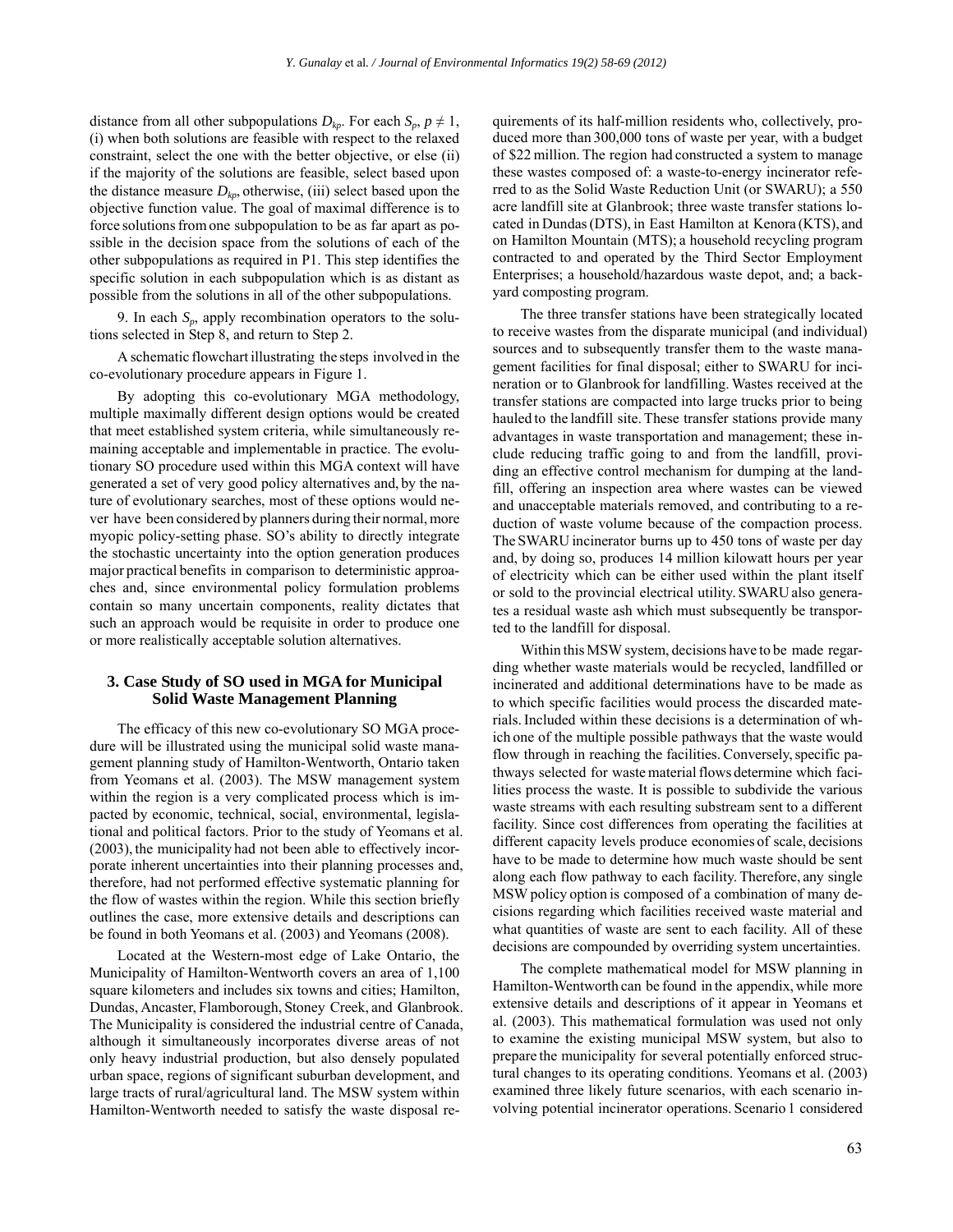the existing MSW management system and corresponded to a *status quo* case. Scenario 2 examined what would occur should the incinerator operate at its upper design capacity; corresponding to a situation in which the municipality would landfill as little waste as possible. Scenario 3 permitted the incinerator to operate anywhere within its design capacity range; from being closed completely to operating up to its maximum capacity. Yeomans et al. (2003) ran SO for a 24-hour period to determine best solutions for each scenario. For the existing system (Scenario 1), a solution that would never cost more than \$20.6 million was constructed. For Scenarios 2 and 3, Yeomans et al. (2003) produced optimal solutions costing no more \$22.1 million and \$18.7 million, respectively. In all of these scenarios, SO was used exclusively as a function optimizer with the goal being to produce only single best solutions.

As outlined earlier, when public policy planners are faced with difficult and controversial choices, they generally prefer to be able to select from a set of near-optimal alternatives that differ significantly from each other in terms of the system structures characterized by their decision variables. In order to create these alternative planning options for the three MSW system scenarios, it would be possible to place extra target constraints into the original SO model which would force the generation of solutions that were structurally different from their respective, initial optimal solutions. Suppose for example that ten additional planning alternative options were created according to P1 through the inclusion of a technical constraint on the objective function that increased the total system cost of the original model from 1% up to 10% in increments of 1%. By adding these incremental target constraints to the original SO model and sequentially resolving the problem 10 times for each scenario (i.e. 30 additional runs of the SO procedure), it would be possible to create the prescribed number of alternative policies for MSW planning.

However, to improve upon the process of running thirty separate additional instances of the computationally intensive SO algorithm to generate these solutions, the co-evolutionary MGA procedure described in the previous section need be run exactly once for each scenario. The evolutionary parameters used for this computational experiment were a population size of 220 (i.e. a subpopulation size of 20 forthe optimal solution's subpopulation and for each of the 10 required alternatives), a maximum number of iterations of 300 (together with an additional check for solution convergence), a crossover parameter of 40% and a mutation rate of 5%. The co-evolutionary MGA procedure was coded in Visual Basic and implemented on a Dell Precision M4300 laptop running at 2.4 GHz. This experimentation produced the 30 additional alternatives shown in Table 1. Each column of the table shows the overall system costs for the 10 maximally different options generated for each of the three scenarios. Given the performance bounds established for the objective in each probleminstance, the decision-makers can feel reassured by the stated performance for each of these options while also being aware that the perspectives provided by the set of dissimilar decision variable structures generated by the co-evolutionary MGA algorithm are as different from each other as is feasibly possible. Hence, if there are stakeholders with incompatible standpoints holding diametrically opposing viewpoints, the policy-makers can perform an assessment of these different options without being myopically constrained by a single overriding perspective based solely upon the objective value.

**Table 1.** Annual MSW Costs (\$ Millions) for 11 Maximally Different Alternatives for Scenarios 1, 2 and 3

| Annual MSW System Costs    | Scenario 1 | Scenario 2 | Scenario 3 |
|----------------------------|------------|------------|------------|
| Overall "Optimal" Solution | 20.6       | 22.1       | 18.7       |
| Best 1% Solution           | 20.7       | 22.2       | 18.8       |
| Best 2% Solution           | 20.9       | 22.4       | 18.9       |
| Best 3% Solution           | 21.1       | 22.6       | 19.1       |
| Best 4% Solution           | 21.4       | 22.7       | 19.4       |
| Best 5% Solution           | 21.4       | 23.1       | 19.5       |
| Best 6% Solution           | 21.8       | 23.3       | 19.7       |
| Best 7% Solution           | 22.0       | 23.6       | 19.9       |
| Best 8% Solution           | 22.2       | 23.8       | 20.0       |
| Best 9% Solution           | 22.3       | 23.9       | 20.1       |
| Best 10% Solution          | 22.5       | 24.1       | 20.3       |

Furthermore, it should also be explicitly noted that the alternatives created do not differ from the lowest cost solution by *at least* the stated 1, 2, 3, … , 10%, respectively, but, in general, actually differ by less than these pre-specified upper deviation limits. This is because each of the best alternatives produced in  $S_2$ ,  $S_3$ , ...,  $S_{11}$  have solutions whose structural variables differ maximally from those of each and every one of the other alternatives generated, while simultaneously guaranteeing that their objective values deviate from the overall best objective by *no more* than the specified targets of 1, 2, …, 10%, respectively. Thus, the alternatives generated in this MGA approach are very different from those produced in the more straightforward incremental HSJ-style of target setting, while simultaneously establishing much more robust guarantees of solution quality.

Although a mathematically optimal solution may not provide the best approach to the real problem, it can be demonstrated that the co-evolutionary procedure does indeed produce very good solution values for the originally modelled problem, itself. Table 2 clearly highlights how the alternatives generated in  $S_l$  by the new MGA procedure are all "good" with respect to their best overall cost measurements relative to the optimal solutions found in Yeomans et al. (2003). It should be explicitly noted that the cost of the overall best solutions produced by the MGA procedure (i.e. the best solutions found in  $S_l$ ) are actually identical to the onesfound in the function optimization of Yeomans et al. (2003) for each scenario. This is obviously not a coincidence because any expansion of the population size in the SO procedure to include the additional subpopulations  $S_2, S_3, \ldots, S_{11}$  does not detract from its evolutionary capabilities to find the best, function optimization solution in subpopulation  $S<sub>1</sub>$ . Hence, in addition to its alternative generating capabilities, the MGA procedure simultaneously also performs exceedingly well with respect to its role as a function optimizer.

This example has demonstrated how co-evolutionary SO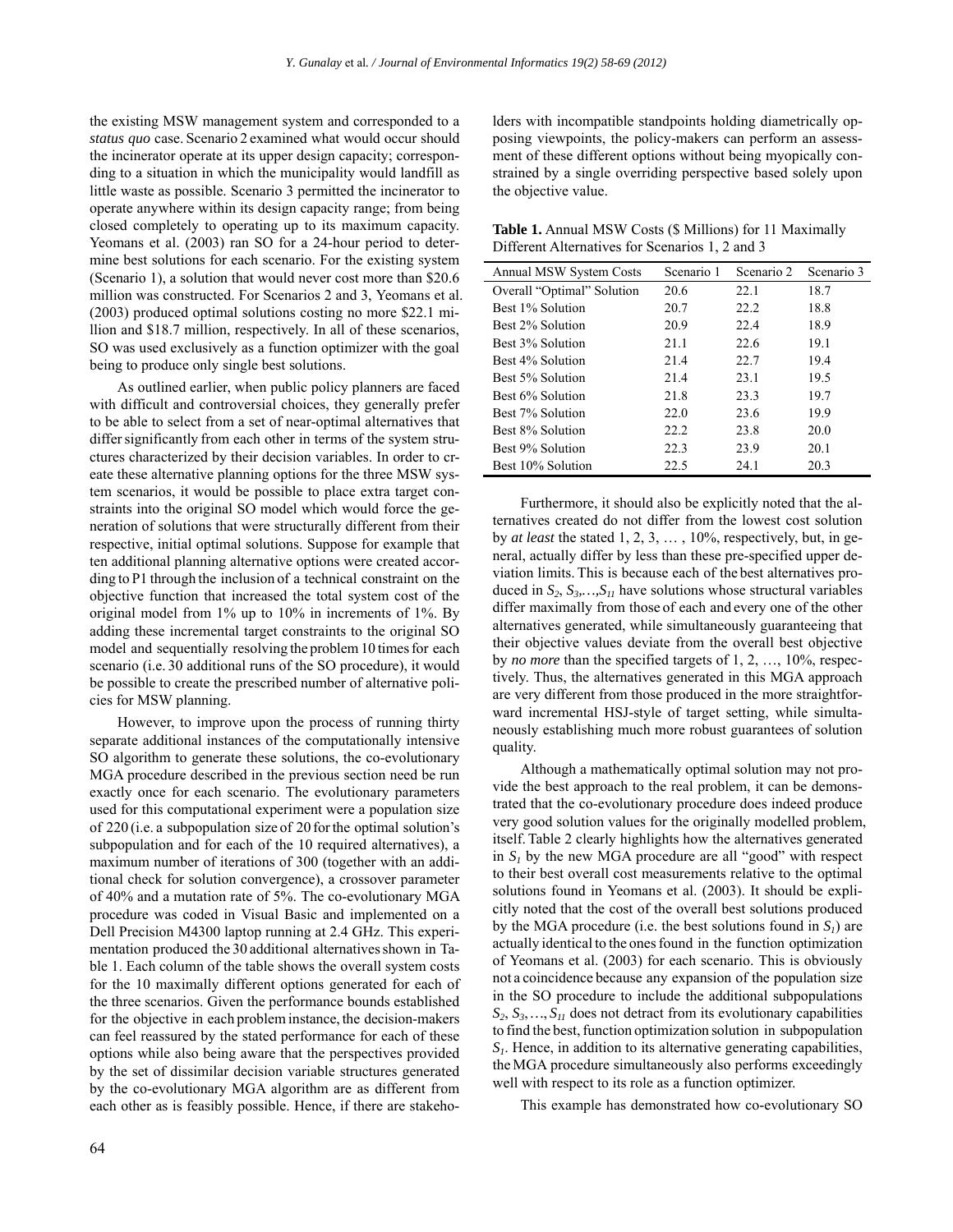MGA modelling can be used to efficiently generate multiple, quantifiably good policy alternatives that satisfy required system performance criteria according to prespecified bounds within stochastically uncertain environments and yet remain maximally different from each other in the decision space.

In totality, the results of this section underscore several important findings with respect to the use of SO within this co-evolutionary MGA procedure: (i) Co-evolutionary SO can be used to generate more good alternatives than planners would be able to create using other MGA approaches because of the evolving nature of its population-based solution searches; (ii) All of the solutions produced by SO incorporate stochastic system uncertainties directly into their structure during their creation unlike all of the earlier deterministic MGA methods; (iii) The alternatives generated are good for planning purposes since all of their structures are as mutually and maximally different from each other as possible (i.e. these differences are not just simply different from the overall optimal solution as in the HSJ-style approach to MGA);(iv)TheMGA procedure is computationally very efficientsince it need only be run once to generate its entire set of multiple, good solution alternatives (i.e. to generate *n* solution alternatives, SO MGA needs to run exactly the same number of times that SO would need to be run for function optimization purposes alone – namely once – irespective of the value of  $n$ ); and, (v) The best overall solutions produced by the MGA procedure will be very similar, if not identical, to the best overall solutions that would be produced by SO for function optimization alone.

As described earlier, public sector, environmental policy problems are typically riddled with incongruent performance requirements and stochastic uncertainties that are very difficult to quantify. Consequently, it is preferable to create several quantifiably good alternatives which may provide very different perspectives to potentially unknown and unmodelled performance design issues during the policy formulation stage. The unique performance features captured within these dissimilar alternatives could result in very different system performance with respect to the unmodelled issues, thereby incorporating the unmodelled issues into the actual solution process. This MSW case study has demonstrated how co-evolutionary SO MGA modelling can be used to efficiently generate such multiple, good policy alternatives that satisfy the required system performance criteria according to the prespecified bounds within highly uncertain environments and yetremain maximally different in the decision space.

#### **4. Conclusions**

Public environmental policy formulation is a very complicated process that can be impacted by many uncertain factors, unquantified issues and unmodelled objectives. This multitude of uncertain and competing dimensions forces public policymakers to integrate many conflicting sources of uncertainty into their decision process priorto final policy adoption.With the presence of so much uncertainty, it becomes unlikely that any single solution could ever be constructed that simultaneously satisfies all of the incongruent system requirements without a

**Table 2.** Best Annual MSW Performance Costs (in millions of \$) Found for Scenarios 1, 2 and 3

|                                                         |      |      | Scenario 1 Scenario 2 Scenario 3 |
|---------------------------------------------------------|------|------|----------------------------------|
| Yeomans et al. (2003) using SO                          | 20.6 | 22.1 | 18 7                             |
| Best Solution Found Using Co-<br>Evolutionary Algorithm | 20.6 | 22.1 | 18.7                             |

significant counterbalancing of the numerous tradeoffs involved. Any ancillary modelling techniques used to support the policy formulation process must, therefore, somehow simultaneously account for all of these features while being flexible enough to encapsulate the impacts from the inherent planning uncertainty.

In this paper, a computational procedure was presented that showed how SO could be used to efficiently generate multiple, maximally different, near-best policy alternatives for difficult, stochastic, environmental problems and the effectiveness of this MGA approach was illustrated using a case study of municipal solid waste management planning. MSW systems provide an ideal testing ground for illustrating a wide variety of modelling techniques used to support environmental public policy formulation, since they possess all of the prevalent incongruencies and system uncertainties that so often exist in complex planning processes.

In its stochastic MGA capacity, SO was shown to be able to efficiently produce numeroussolutions possessing the requisite characteristics of the system, with each generated alternative providing a very different planning perspective. However, unlike deterministic MGA methods, SO can incorporate stochastic uncertainties directly into the generation of these alternatives. Because an evolutionary method guides the search, SO actually provides a formalized, population-based mechanism for considering many more solution options than would be created by other MGA approaches. Since SO techniques can be adapted to model a wide variety of problem types in which system components are stochastic, the practicality of this approach can clearly be extended into many different types of operational and strategic planning applications containing significant sources of uncertainty.

**Acknowledgement.** This research was supported in part by grant OGP0155871 from the Natural Sciences and Engineering Research Council. The authors would like to thank the editor and five anonymous referees for providing numerous helpful comments and suggestions which lead to a substantially improved paper.

## **Appendix: Mathematical Model for MSW Planning in Hamilton-Wentworth**

In the model, the various districts from which waste originates are identified using subscript *i*; where  $i = 1, 2, ..., 17$ , denotes the originating district. The transfer stations are denoted by subscript *j*, in which  $j = 1, 2, 3$ , represents the number assigned to each transfer station, where  $DTS = 1, KTS = 2$  and  $MTS = 3$ . Subscript *k*,  $k = 1, 2, 3$ , identifies the specific waste management facility, with Landfill =  $1$ , SWARU =  $2$ , and Third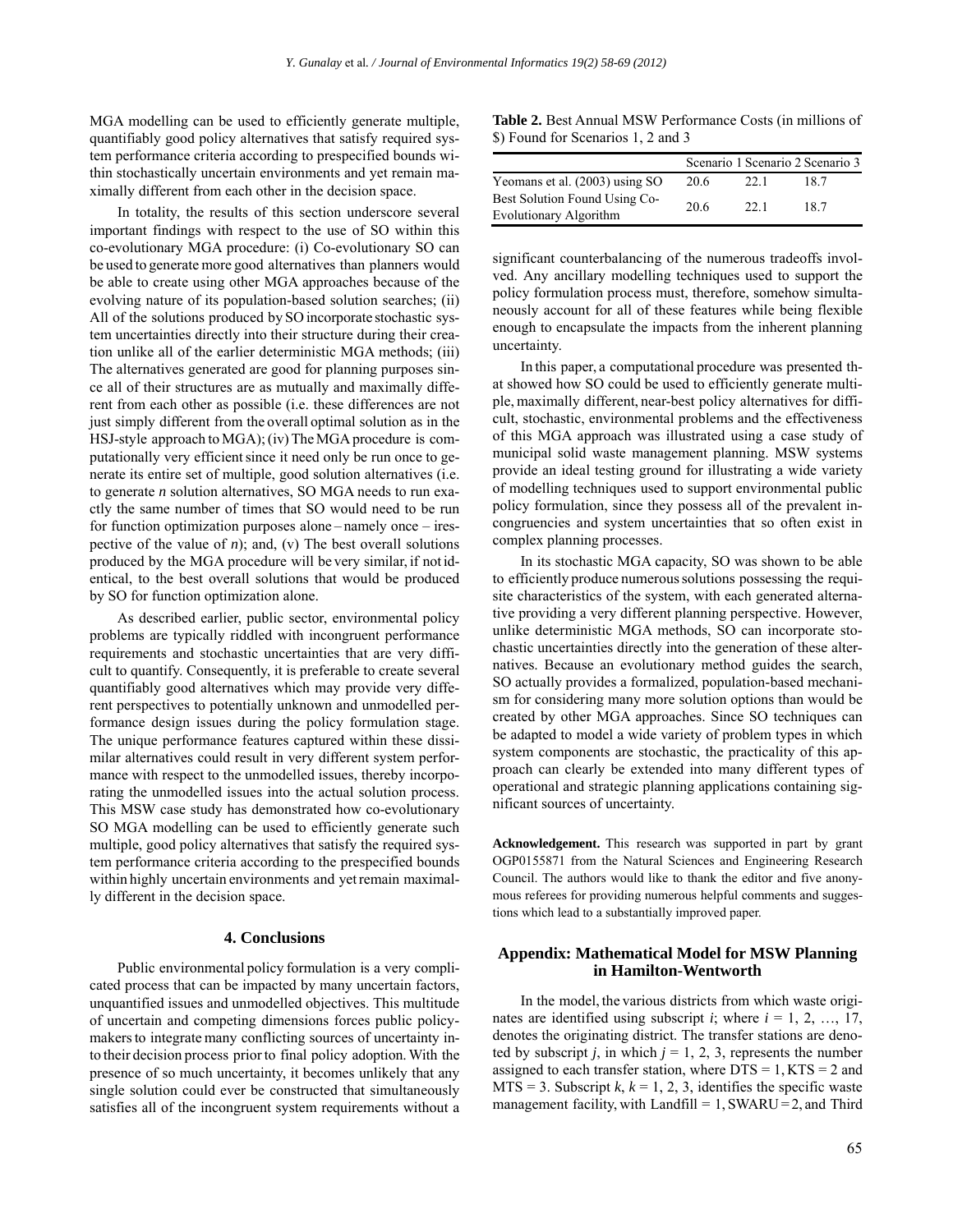Sector  $= 3$ . The decision variables for the problem are designated by  $x_{ij}$ ,  $y_{ik}$  and  $z_{ik}$  where  $x_{ij}$  represents the proportion of solid waste sent from district *i* to transfer station *j*;  $y_{ik}$  corresponds to the proportion of waste sent from transfer station *j* to waste management facility  $k$ , and  $z_{ik}$  corresponds to the proportion of waste sent from district *i* to waste management facility *k*. For notational brevity, and also to reflect the fact that no district is permitted to deliver their waste directly to the landfill, define  $z_{il} = 0$ , for  $i = 1, 2, ..., 17$ .

In the model, any stochastically uncertain parameter *A* is represented by the notation *A*. The costfor transporting one ton of waste from district *i* to transfer station *j* is denoted by  $\ddot{x}_{ii}$ , that from transfer station  $j$  to waste management facility  $k$  is represented by  $\dot{r}_{y_{jk}}$ , and that from district *i* to waste managerepresented by  $v_{jk}$  and that from district t to waste management facility k is  $t_{\bar{k}k}$ . The per ton cost for processing waste ment ractity  $k$  is  $tz_{ik}$ . The per ton cost for processing waste<br>at transfer station *j* is  $\overline{\delta}_i$  and that at waste management faciat datistic station *f* is  $b_j$  and that at waste management facilities can pro-<br>lity *k* is  $\tilde{p}_k$ . Two of the waste management facilities can produce revenues from processing wastes. The revenue generated per ton of waste is  $\vec{r}_2$  at SWARU and  $\vec{r}_3$  at the Third Sector recycling facility. The minimum and maximum processing capacities at transfer station *j* are  $\vec{K}_j$  and  $\vec{M}_j$ , respectively. Similarly, the minimum and maximum capacities at waste manaariy, the minimum and maximum capacities at waste mana-<br>gement facility *k* are  $\ddot{L}_k$  and  $\ddot{N}_k$ , respectively. The quantity gement ractity *k* are  $L_k$  and  $N_k$ , respectively. The quantity of waste, in tons, generated by district *i* is  $\tilde{W}_i$ , and the proportion of this waste that is recyclable is  $\vec{a}_i$ . The proportion of retion of this waste that is recyclable is  $a_i$ . The proportion of recyclable waste flowing into transfer station *j* is  $\overline{R}W_j$ . The proportion of residue (residual wastes such as the incinerated ash at SWARU) generated by waste management facility *j* is  $\ddot{\theta}$ . at SWARU) generated by waste management facility  $J$  is  $Q_j$ ,<br>where  $\tilde{Q}_1 = 0$  by definition. This waste residue must be shipped to the landfill for final disposal.

Formulating any specific MSW policy formulated for Hamilton-Wentworth would require the determination of a decision variable solution satisfying constraints (2) to (31) and would be evaluated by its resulting cost found using objective (1).

*Cost/Revenue Objective:* 

Minimize Cost = 
$$
\sum_{p=1}^{5} T_p + \sum_{q=1}^{6} P_q + \sum_{r=2}^{3} R_r
$$
 (1)

Subject to:

*Transportation Cost Constraints:* 

$$
T_1 = \sum_{i=1}^{17} \sum_{j=1}^{3} \tilde{t} x_{ij} x_{ij} \tilde{W}_i
$$
 (2)

$$
T_2 = \sum_{i=1}^{17} \sum_{k=1}^{3} \tilde{t} z_{ik} z_{ik} \tilde{W}_i
$$
 (3)

$$
T_3 = \sum_{i=1}^{17} \sum_{j=1}^{3} \sum_{k=1}^{3} \tilde{t} y_{jk} y_{jk} x_{ij} \tilde{W}_i
$$
 (4)

$$
T_4 = (\vec{t}sl)\tilde{Q}_2 \sum_{i=1}^{17} \tilde{W}_i [z_{i2} + \sum_{j=1}^{3} y_{j2} x_{ij}]
$$
 (5)

$$
T_{5} = (\ddot{t} \dot{t}) \ddot{Q}_{3} \sum_{i=1}^{17} \ddot{W}_{i} [z_{i3} + \sum_{j=1}^{3} y_{j3} x_{ij}]
$$
 (6)

*Waste Processing Cost Constraints:*

$$
P_1 = \bar{\rho}_1 \sum_{i=1}^{17} \bar{W}_i \sum_{k=1}^{3} [\bar{Q}_k z_{ik} + \sum_{j=1}^{3} x_{ij} y_{jk}]
$$
 (7)

$$
P_2 = \vec{\rho}_2 \sum_{i=1}^{17} \vec{W}_i [z_{i2} + \sum_{j=1}^{3} x_{ij} y_{j2}]
$$
 (8)

$$
P_3 = \vec{\rho}_3 \sum_{i=1}^{17} \vec{W}_i [z_{i3} + \sum_{j=1}^3 x_{ij} y_{j3}]
$$
\n(9)

$$
P_4 = \tilde{\delta}_1 \sum_{i=1}^{17} x_{i1} \tilde{W}_i
$$
 (10)

$$
P_5 = \vec{\delta}_2 \sum_{i=1}^{17} \vec{W}_i [x_{i2} + \vec{Q}_3 (z_{i3} + \sum_{j=1}^{3} x_{ij} y_{j3})]
$$
(11)

$$
P_6 = \vec{\delta}_3 \sum_{i=1}^{17} x_{i3} \vec{W}_i
$$
 (12)

*Revenue Constraints:*

$$
R_2 = \ddot{r}_2 \sum_{i=1}^{17} \ddot{W}_i [z_{i2} + \sum_{j=1}^3 x_{ij} y_{j2}]
$$
 (13)

$$
R_3 = \vec{r}_3 \sum_{i=1}^{17} \vec{W}_i [z_{i3} + \sum_{j=1}^{3} x_{ij} y_{j3}]
$$
 (14)

*Transfer Station Capacity Limits Constraints:*

$$
\sum_{i=1}^{17} x_{i1} \ddot{W}_i \le \ddot{M}_1
$$
 (15)

$$
\sum_{i=1}^{17} \tilde{W}_i [x_{i2} + \tilde{Q}_3 (z_{i3} + \sum_{j=1}^{3} x_{ij} y_{j3})] \leq \tilde{M}_2
$$
\n(16)

$$
\sum_{i=1}^{17} x_{i3} \ddot{W}_i \le \ddot{M}_3 \tag{17}
$$

$$
\sum_{i=1}^{17} x_{i1} \ddot{W}_i \ge \ddot{K}_1
$$
 (18)

$$
\sum_{i=1}^{17} \ddot{W}_i [x_{i2} + \ddot{Q}_3 (z_{i3} + \sum_{j=1}^3 x_{ij} y_{j3})] \ge \ddot{K}_2
$$
\n(19)

$$
\sum_{i=1}^{17} x_{i1} \ddot{W}_i \ge \ddot{K}_3
$$
 (20)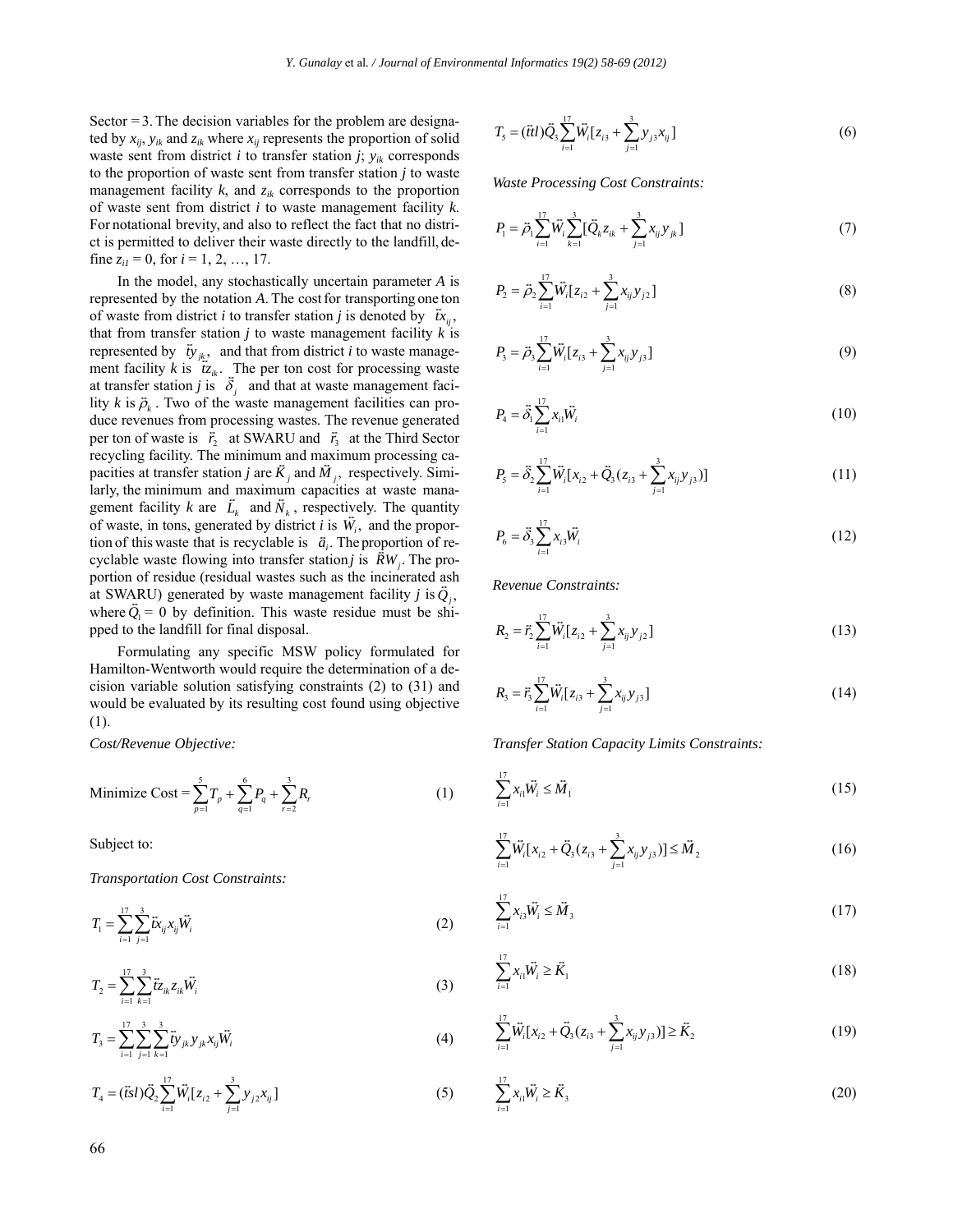*Landfill, SWARU and Third Sector Recycling Facility Capacity Limits Constraints:*

$$
\sum_{i=1}^{17} \ddot{W}_i \sum_{k=1}^{3} [\ddot{Q}_k z_{ik} + \sum_{j=1}^{3} x_{ij} y_{jk}] \le \ddot{N}_1
$$
 (21)

$$
\sum_{i=1}^{17} \ddot{W}_i \left[ z_{i2} + \sum_{j=1}^3 x_{ij} y_{j2} \right] \le \ddot{N}_2 \tag{22}
$$

$$
\sum_{i=1}^{17} \ddot{W}_i \big[z_{i3} + \sum_{j=1}^{3} x_{ij} y_{j3}\big] \le \ddot{N}_3
$$
\n(23)

$$
\sum_{i=1}^{17} \ddot{W}_i [z_{i2} + \sum_{j=1}^{3} x_{ij} y_{j2}] \ge \ddot{L}_2
$$
 (24)

$$
\sum_{i=1}^{17} \ddot{W}_i [z_{i3} + \sum_{j=1}^{3} x_{ij} y_{j3}] \ge \ddot{L}_3
$$
 (25)

*Mass Balance Constraints:*

$$
\sum_{j=1}^{3} x_{ij} + \sum_{k=1}^{3} z_{ik} = 1, i = 1, 2, ..., 17
$$
 (26)

$$
\sum_{j=1}^{3} x_{ij} \ddot{R} W_j + z_{i3} \le \ddot{a}_i, i = 1, 2, ..., 17
$$
 (27)

$$
\sum_{k=1}^{3} y_{jk} = 1, j = 1, 2, 3
$$
 (28)

$$
\sum_{i=1}^{17} \ddot{W}_i [x_{i2} + \ddot{Q}_3 (z_{i3} + \sum_{j=1}^3 x_{ij} y_{j3})] = \sum_{i=1}^{17} \sum_{k=1}^3 x_{i2} \ddot{W}_i y_{2k}
$$
(29)

$$
\sum_{i=1}^{17} x_{ij} \ddot{W_i} y_{j3} = \ddot{R} W_j \sum_{i=1}^{17} x_{ij} \ddot{W_i}
$$
 (30)

$$
x_{ij} \geq 0, y_{jk} \geq 0, z_{ik} \geq 0, i = 1, 2, ..., 17; j = 1, 2, 3; k = 1, 2, 3
$$
\n(31)

In the objective function (1), the total transportation costs for wastes generated are provided by equations  $(2)$  to  $(6)$ . Equation (2) calculates the transportation costs for waste flows from the districts (i.e. the cities and towns) to the transfer stations, while equation (3) provides the costs for transporting the waste from the districts directly to the waste management facilities. The total cost for transporting waste from the transfer facilities to the waste management facilities is determined in equation (4). The transportation costs for residue disposal created at SWARU and the Third Sector are given by equations (5) and (6),respectively. The total processing costs for the transfer stations and waste management facilities are expressed in (7) through (12). Here,  $P_k$  represents the processing costs at waste management facility  $k$ ,  $k = 1, 2, 3$ , and  $P_{(j+3)}$  represents the processing costs at transfer station  $j, j = 1, 2, 3$ . The processing cost,  $P_1$ , in (7) indicates that the landfill receives wastes from both SWARU and the Third Sector in addition to the waste sent from the transfer stations. The relationship specifying the processing costs at KTS,  $P_5$  in (11), is more complicated than for DTS and MTS, since KTS must also process the Third Sector's unrecyclable residue (this waste processing pattern can also be observed in equations (16) and (19)) and this residue may have been sent there directly from the districts or from the other transfer stations. The revenue generated by SWARU, *R*2, and by the Third Sector,  $R_3$ , are determined by expressions (13) and (14). All of these cost and revenue elements are amalgamated into objective function (1).

Although several alternative objectives for (1) were analyzed in Yeomans et al. (2003), determining solutions which minimized the maximumcostsatisfied the paramount risk aversion characteristics exhibited by the municipal government. Since municipal budgets generally establish fixed annual dollar amounts to fund their programs, municipalities tend to be extremely risk averse and aim to avoid any potential outcomes that might lead to an overspending of their budgeted allocations. Therefore, focusing upon the maximum objective introduced practical advantages from a budget-setting standpoint for municipalities that must fund programs solely through taxation. The nature of these types of solutions might produce relatively high costs on average, but would guarantee that municipal spending would never exceed the value of the maximum objective found. Hence, this is the objective employed for the fitness function in the co-evolutionary algorithm.

Upper and lower capacity limits placed upon the transfer stations DTS, KTS and MTS, are provided by constraints (15) through (20), while capacity limits established for the landfill, SWARU and the Third Sector are given by (21) to (25). The waste processing relationship for the landfill is more complicated than for the other waste management facilities, since the landfill receives residue from both SWARU and the Third Sector. Furthermore, while there is no lower operating requirement placed upon the use of the landfill, both SWARU and the Third Sector require minimum levels of activity in order for their ongoing operations to remain economically viable. Mass balance constraints must also be included to ensure that all generated waste is disposed and that the amount of waste flowing into a transfer facility matches the amount flowing out of it. Constraint (26) ensures the disposal of all waste produced by each district. Recyclable waste disposal is established by constraint (27). In (27), it is recognized that not all recyclable waste produced at a district is initially sent to the Third Sector recycling facility (i.e. some recyclable waste may initially be discarded as "regular" garbage) and that some, but not all, recyclable waste received at a transfer station is subsequently sent for recycling. The expression in (28) ensures that all waste received by each transfer station must be sent to a waste management facility. Equation (29) provides the mass balance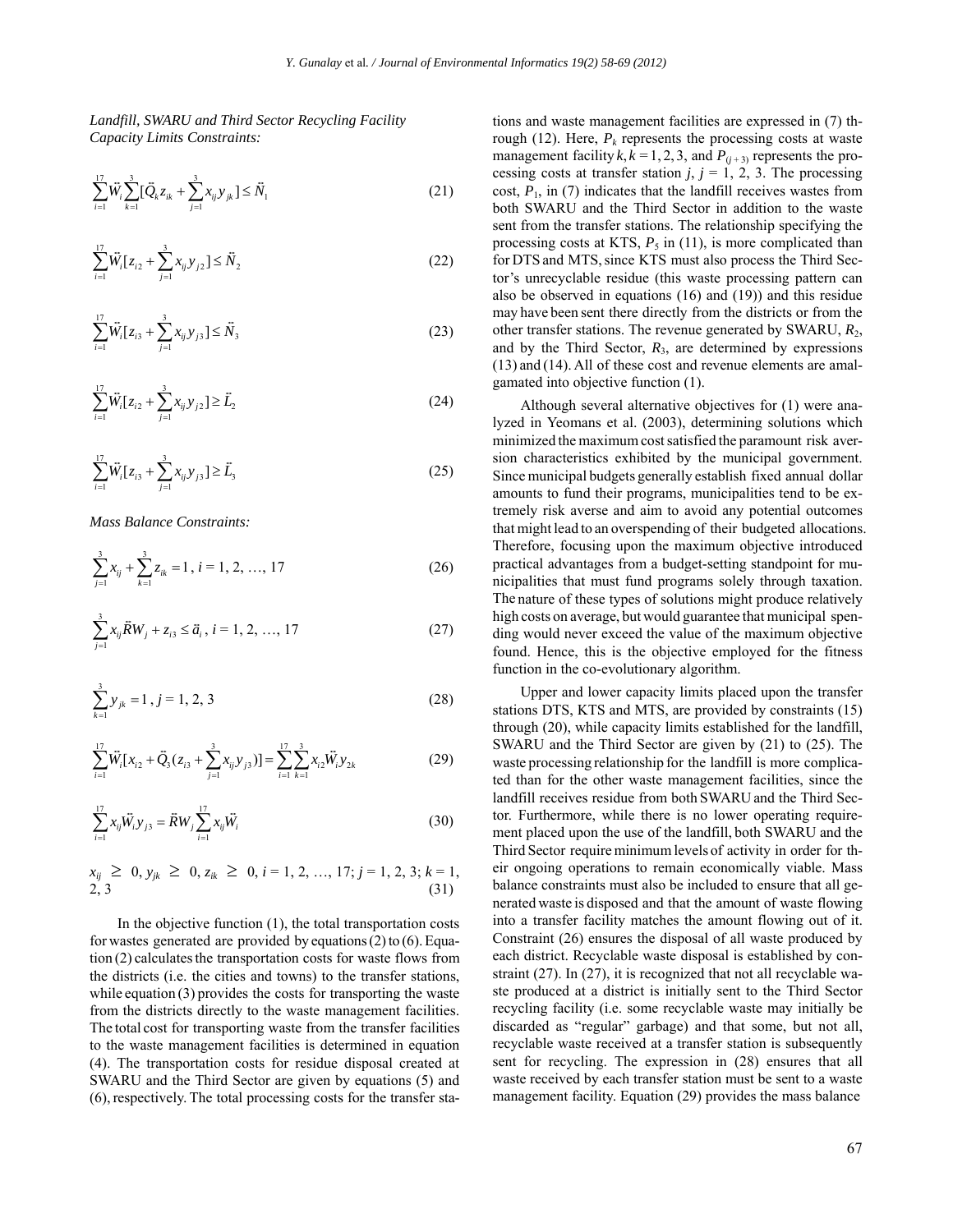constraint for the wastes entering and leaving KTS (which handles more complicated waste patterns than the other two transfer stations). Constraint (30) describes the mass balance requirement for recyclable wastes received by the transfer stations that are then forwarded to the Third Sector. Finally, (31) establishes non-negativity requirements for the decision variables.

#### **References**

- Azadivar, F. (1999). Simulation Optimization Methodologies. *Proceedings of the 1999 Winter Simulation Conference*. December 5-8, Phoenix, AZ, 93-100.
- Azadivar, F., and Tompkins, G. (1999). Simulation Optimization with Qualitative Variables and Structural Model Changes: A Genetic Algorithm Approach. *Eur. J. Oper. Res.,* 113, 169-182. http://dx. doi.org/10.1016/S0377-2217(97)00430-X
- Baetz, B.W. (1990). Optimization/Simulation Modeling for Waste Management Capacity Planning. *ASCE J. Urban Plann. Dev.*, 116 (2), 59-79. http://dx.doi.org/10.1061/(ASCE)0733-9488(1990)11 6:2(59)
- Baetz, B.W., Pas, E.I., and Neebe, A.W. (1990). Generating alternative solutions for dynamic programming-based planning problems. *Socio-Econ. Plann. Sci.*, 24, 27-34. http://dx.doi.org/10.10 16/0038-0121(90)90025-3
- Baugh, J.W., Caldwell, S.C., and Brill, E.D. (1997). A Mathematical Programming Approach for Generating Alternatives in Discrete Structural Optimization. *Eng. Optimiz.*, 28(1), 1-31. http://dx.doi. org /10.1080/03052159708941125
- Bodner, R.M, Cassell, A., and Andros, P.J. (1970). Optimal Routing of Refuse Collection Vehicles. *ASCE J. Sanitary Eng. Division*, 96, 893-903.
- Brill, E.D., Chang, S.Y., and Hopkins, L.D. (1982). Modelling to generate alternatives: the HSJ approach and an illustration using a problem in land use planning. *Management Science*, 28(3), 221- 235. http://dx.doi.org/10.1287/mnsc.28.3.221
- Brown, R.V., Kahr, A.S., and Peterson, C. (1974). *Decision Analysis for the Manager*. Holt, Rinehart and Winston, New York, NY.
- Brugnach, M., Tagg, A., Keil, F., and De Lange, W.J. (2007). Uncertainty matters: computer models at the science-policy interface. *Water Resour. Manage.*, 21, 1075-1090. http://dx.doi.org/ 10.1007/s11269-006-9099-y
- Chang, S.Y., Brill, E.D., and Hopkins, L.D. (1982a). Efficient random generation of feasible alternatives: a land use example. *J. Reg. Sci.*, 22(3), 303-313.http://dx.doi.org/10.1111/j.1467-9787.1982.tb 00754.x
- Chang, S.Y., Brill, E.D., and Hopkins, L.D. (1982b). Use of mathematical models to generate alternative solutions to water resources planning problems. *Water Resour. Res.*, 18(1), 58-64. http://dx. doi. org/10.1029/WR018i001p00058
- Coyle, R.G. (1973). *Computer-based Design for Refuse Collection Systems.* In R. Deininger (Ed.), Models for Environmental Pollution Control (pp307-325). Ann Arbor Science, Ann Arbor, MI.
- De Kok, J.L., and Wind, H.G. (2003). Design and application of decision support systems for integrated water management; lessons to be learnt. *Phys. Chem. Earth* , 28(14-15), 571-578. http://dx.doi. org/10.1016/S1474-7065(03)00103-7
- Ferrell, W.G., and Hizlan, H. (1997). South Carolina Counties Use a Mixed-Integer-Programming Based Decision Support Tool for Planning Municipal Solid. *Waste Manage.,* 27(4), 23-34. http://dx. doi.org/10.1287/inte.27.4.23
- Fu, M.C. (1994). Optimization via simulation: A review. *Annals Oper.Res.*, 53(1), 199-248. http://dx.doi.org/10.1007/BF02136830
- Fu, M.C. (2002). Optimization for simulation: theory vs. practice. *INFORMS Journal on Computing*, 14(3), 192-215. http://dx.doi. org/10.1287/ijoc.14.3.192.113
- Gidley, J.S., and Bari, M.F. (1986). Modelling to Generate Alternatives. *ASCE Water Forum*, 86, 1366-1373.
- Gottinger, H.W. (1986). A Computational Model for Solid Waste Management with Applications. Applied Mathematical Modelling. 10(5), 330-338. http://dx.doi: 0307-904X(86)90092-2
- Hasit, Y., and Warner, D.B. (1981). Regional Solid Waste Planning with WRAP. *ASCE J. Environ. Eng.*, 107, 511-525.
- Haynes, L. (1981). A Systems Approach to Solid Waste Management Planning. *Conserv. Recycling*, 4(2), 67-78. http://dx.doi.org/10. 1016/0361-3658(81)90035-7
- Hipel, K., and Ben-Haim, Y. (1999). Decision making in an uncertain world: information-gap modeling in water resources management. *IEEE Transactions on Systems, Man and Cybernetics - part C: Applications and Reviews*, 29(4), 506-517. http://dx.doi.org/10.11 09 /5326.798765
- Huang, G.H., Baetz, B.W., and Patry, G.G. (1996). A Grey Hop, Skip and Jump Method for Generating Decision Alternatives: Planning for the Expansion/Utilization of Waste Management Facilities. *Can. J. Civ. Eng.*, 23, 1207-1219. http://dx.doi.org/10.1139/l96- 930
- Huang, G., Linton, J., Yeomans, J.S., and Yoogalingam, R. (2005). Policy Planning Under Uncertainty: Efficient Starting Populations for Simulation-Optimization Methods Applied to Municipal Solid Waste Management. *J. Environ. Manage.*, 77(1), 22-34. http://dx.d oi.org/10.1016/j.jenvman.2005.02.008
- Janssen, J. A. E. B., Krol, M. S., Schielen, R. M. J., and Hoekstra A.Y. (2010). The effect of modelling quantified expert knowledge and uncertainty information on model based decision making. *Environ. Sci. Policy*, 13(3), 229-238. http://dx.doi.org/10.1016/j.envsci.20 10.03.003
- Kelly, P. (2002). Simulation Optimization is Evolving. *INFORMS Journal on Computing*, 14(3), 223-225. http://dx.doi.org/10.1287 /ijoc.14.3.223.108
- Lacksonen, T. (2001). Empirical Comparison of Search Algorithms for Discrete Event Simulation. *Comput. Indust. Eng.*, 40, 133-148. http://dx.doi.org/10.1016/S0360-8352(01)00013-4
- Law, A.M., and Kelton W.D. (2000). *Simulation Modeling and Analysis (3rd edn)*. McGraw-Hill, New York, NY.
- Liebman, J.C. (1976). Some simple-minded observations on the role of optimization in public systems decision-making. *Interfaces*, 6(4), 102-108. http://dx.doi.org/10.1287/inte.6.4.102
- Linton, J.D., Yeomans, J.S., and Yoogalingam R. (2002). Policy Planning using Genetic Algorithms Combined with Simulation: The Case of Municipal Solid Waste. *Environ. Plann. B*, 29(5), 757-778. http://dx.doi.org/10.1068/b12862
- Loughlin, D.H., Ranjithan, S.R., Brill E.D., and Baugh, J.W. (2001). Genetic Algorithm Approaches for Addressing Unmodeled Objectives in Optimization Problems. *Eng. Optimiz.*, 33(5), 549-569. http://dx.doi.org/10.1080/03052150108940933
- Lund, J.R. (1990). Least Cost Scheduling of Solid Waste Recycling. *ASCE J. Environ. Eng.*, 116(1), 182-197. http://dx.doi.org/10.1061 /(ASCE)0733-9372(1990)116:1(182)
- Lund, J.R., Tchobanoglous, G., Anex, R.P., and Lawver, R.A. (1994). Linear Programming for Analysis of Material Recovery Facilities. *ASCE J. Environ. Eng.*, 120, 1082-1094. http://dx.doi.org/10.1061/ (ASCE)0733-9372(1994)120:5(1082)
- MacDonald, M. (1996). Bias Issues in the Utilization of Solid Waste Indicators. *J. Am. Plann. Assoc.*, 62, 236-242. http://dx.doi.org/10. 1080 /01944369608975687
- Marks, D.H., and Liebman, J.C. (1971). Location Models: Solid Waste Collection Example. *ASCE J. Urban Plann. Dev.*. 97(1),